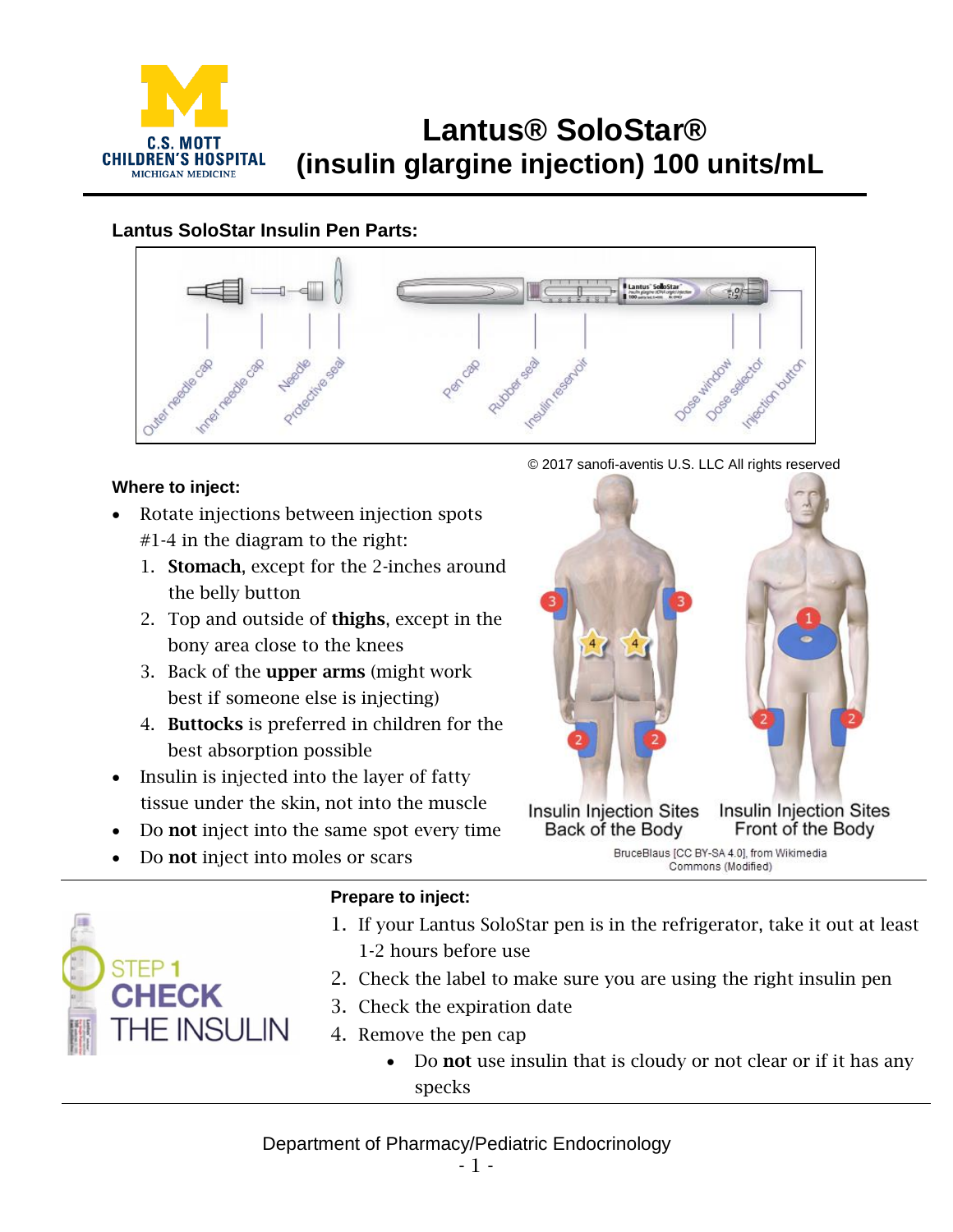|                                                 | 5. Wipe the pen tip with an alcohol pad                                             |
|-------------------------------------------------|-------------------------------------------------------------------------------------|
| TEP 2<br><b>TACH</b><br><b><i>THE NEEDL</i></b> | 6. Remove the seal on the needle cap                                                |
|                                                 | Do not share needles or insulin pens with anyone else                               |
|                                                 | Do not re-use needles                                                               |
|                                                 | 7.<br>Twist or push (based on the needle type) the needle straight onto             |
|                                                 | the pen tip                                                                         |
|                                                 | For each injection:                                                                 |
| <b>PERFORM</b>                                  | 1. Select a dose of 2 units                                                         |
|                                                 | 2. Take off outer needle cap (save it)                                              |
| <b>AN AIR SHOT</b>                              | and inner needle cap (throw it away)                                                |
|                                                 | 3. With the pen pointing up, tap the insulin to move the air bubbles to             |
|                                                 | the top                                                                             |
|                                                 | 4. Press the button all the way in and make sure insulin comes out of the needle    |
| ٠                                               | Repeat up to two more times with the same needle if needed                          |
|                                                 | If insulin does not come out after three times, change the needle and try again     |
|                                                 | If insulin still does not come out after changing the needle, the pen may be broken |
|                                                 | 5. Check the dose counter shows "0" after the safety test                           |
|                                                 | Turn the dose counter to the number of Lantus SoloStar units that<br>6.             |
|                                                 | equals your dose                                                                    |
|                                                 | Do not push the button while selecting your dose                                    |
|                                                 |                                                                                     |
| <b>INJECT</b>                                   | 7. Clean the injection site with an alcohol swab and wait for it to dry             |
|                                                 | 8. Put the needle into the skin all the way                                         |
|                                                 | 9. Press and hold the button to give the dose                                       |
|                                                 | 10. Keep the button pressed and slowly count to 10 before taking the                |
| <b>THE DOSE</b>                                 | needle out of the skin                                                              |
|                                                 | Do not rub the spot where you injected                                              |
|                                                 | 11. Put the outer needle cap back on the needle and use it to remove                |
|                                                 | the needle from the pen                                                             |
| STEP 6                                          | Remove the needle from the pen after each dose                                      |
| <b>REMOVE</b>                                   | 12. Place used needles in red sharps container or a hard plastic                    |
| <b>AND DISCARD</b>                              | container (ex. an empty laundry detergent bottle)                                   |
| NEEDLE                                          | Store the Lantus SoloStar pen without a needle attached and                         |
|                                                 | with the pen cap on                                                                 |

Department of Pharmacy/Pediatric Endocrinology Lantus SoloStar (insulin glargine injection) 100 units/mL